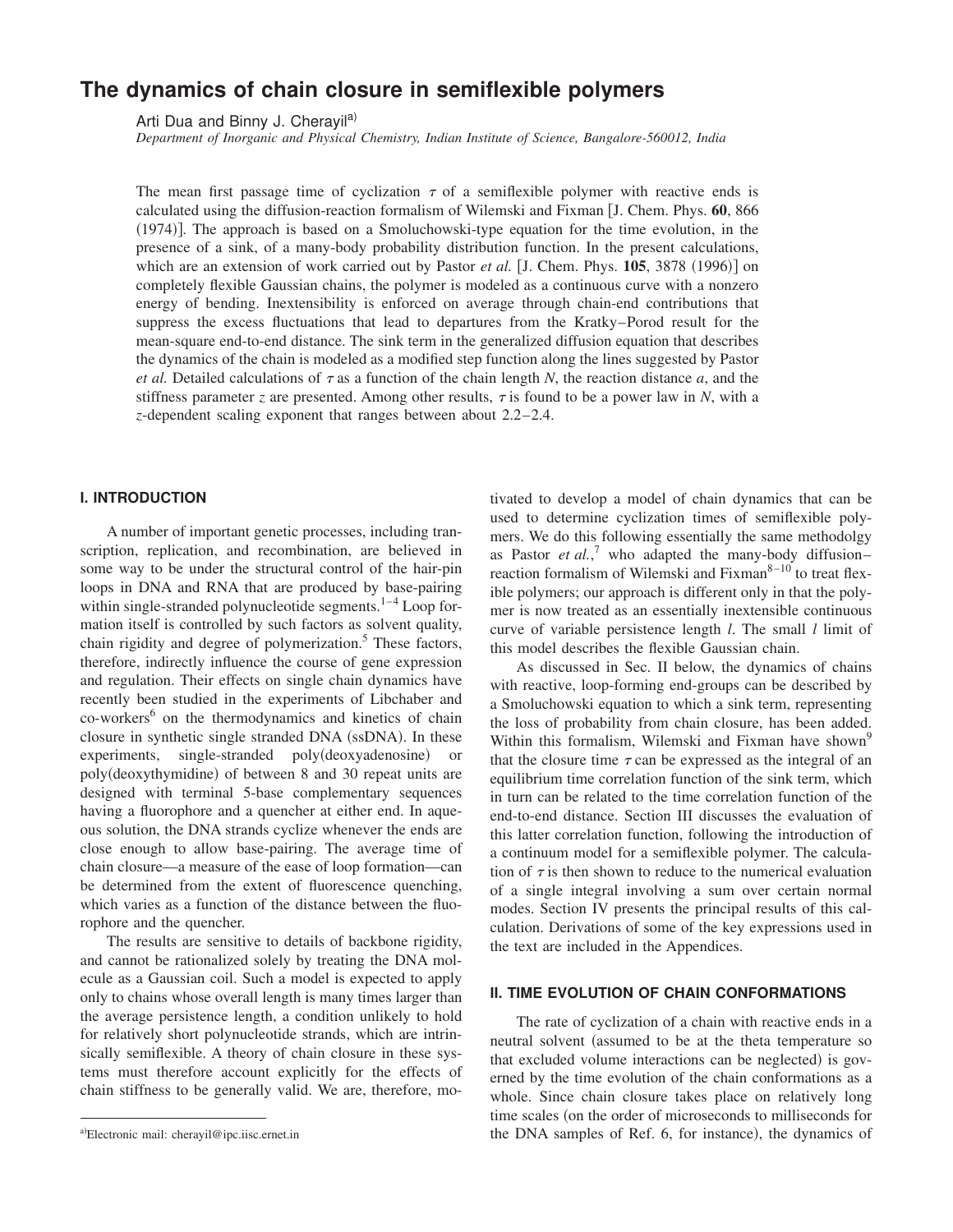the polymer—in the absence of reactions between its ends—is effectively overdamped, and can be adequately described by the Smoluchowski equation. If  $\psi({\bf r},t)$  denotes the probability density that the chain has the conformation  $\{r\} \equiv r_1, r_2, \dots r_n$  at time *t*, where  $r_i$  is the position of the *i*th monomer in a chain of *n* monomers, then neglecting hydrodynamic interactions, this equation takes the form

$$
\frac{\partial \psi(\{\mathbf{r}\},t)}{\partial t} = D_0 \sum_{i=1}^n \frac{\partial}{\partial \mathbf{r}_i} \cdot \left[\frac{\partial}{\partial \mathbf{r}_i} + \frac{\partial U}{\partial \mathbf{r}_i}\right] \psi(\{\mathbf{r}\},t)
$$

$$
\equiv \mathcal{D}\psi(\{\mathbf{r}\},t), \tag{1}
$$

where  $D_0$  is the diffusion constant, defined as the inverse of the friction coefficient per unit length of the polymer, and *U* is the potential energy of the chain. The second line of this equation provides the definition of the generalized diffusion operator  $\mathcal{D}$ .

This equation must be modified when the ends of the chain are reactive. If the reaction (in this case linkage of the ends of the chain) is assumed to occur instantaneously and irreversibly whenever the ends come within a distance *a* of each other, the overall rate of reaction will be governed by the rate of approach of the end groups. This process is still diffusion controlled, so it can continue to be described by a Smoluchowski-type equation, as in Eq.  $(1)$  above. However, Eq.  $(1)$  is conservative, implying that the total time derivative of  $\psi({\bf r},t)$  is zero. This is no longer the case when reactions at the ends of the chain permanently eliminate closed loops from the distribution of chain conformations. To account for this loss of probability over time,  $\psi({\bf r},t)$  can either be made to satisfy appropriate boundary conditions, $^{11}$ or an additional ''sink'' term can be introduced into the diffusion equation. The latter approach, which is somewhat simpler to implement, is adopted here, and it leads to the following equation:

$$
\frac{\partial \psi(\{\mathbf{r}\},t)}{\partial t} = \mathcal{D}\psi(\{\mathbf{r}\},t) - kS(\{\mathbf{r}\})\psi(\{\mathbf{r}\},t),\tag{2}
$$

where *k* is a rate constant, and *S* is the sink function, the choice of which prescribes the minimum contact distance of two ends of the chain when reaction takes place.

The chain dynamics described by Eq.  $(2)$  is not necessarily equivalent to the experimental situation that obtains in Ref. 6, where cyclization is generally reversible, and measurements are made under steady-state conditions. The treatment of steady-state chain closure will be discussed elsewhere.

To derive an expression for the closure time  $\tau$ , we introduce the probability  $\chi(t)$  that the chain is unreacted at time *t*; this probability is given by

$$
\chi(t) = \int d\{\mathbf{r}\} \psi(\{\mathbf{r}\}, t). \tag{3}
$$

By differentiating Eq.  $(3)$  with respect to time, and making use of Eq. (2) along with the result  $\int d\{\mathbf{r}\}\mathcal{D}\psi = 0$  (which holds because of the vanishing of  $\psi$  at the boundaries), one finds that

$$
\frac{d\chi(t)}{dt} = -k\mu(t),\tag{4}
$$

where

$$
\mu(t) = \int d\{\mathbf{r}\} S(\{\mathbf{r}\}) \psi(\{\mathbf{r}\}, t). \tag{5}
$$

If  $\chi(t)$  is now assumed to decay as a single exponential, such that

$$
\chi(t) \simeq e^{-t/\tau},\tag{6}
$$

then the closure time is given by

$$
\tau = \int_0^\infty dt \chi(t). \tag{7}
$$

Equation  $(7)$  can be re-expressed as an integral over an equilibrium time correlation function involving the sink function, as shown in Ref. 7, using results from Ref. 9. For completeness, a sketch of the derivation is provided in Appendix A. In this section, we only state the result

$$
\tau = \int_0^\infty dt \bigg( \frac{C(t)}{C(\infty)} - 1 \bigg),\tag{8}
$$

where

$$
C(t) = \int d\mathbf{R} \int d\mathbf{R}_0 S(R) G(\mathbf{R}, t | \mathbf{R}_0, 0) S(R_0) \psi_{\text{eq}}(\mathbf{R}_0).
$$
\n(9)

Here  $G(\mathbf{R}, t | \mathbf{R}_{0}, 0)$  is the conditional probability that a chain with the end-to-distance  $\mathbf{R}_0$  at time  $t=0$  has the end-to-end distance **R** at time *t*;  $\psi_{eq}(\mathbf{R}_0)$  is the equilibrium distribution of the end-to-end distance; and *S*(*R*) is a sink function, which is assumed to depend only the magnitude of the separation between the ends of the chain. An explicit expression for this sink function will be provided later. As shown in Appendix A, the derivation of this equation assumes the limit  $k \rightarrow \infty$ , which in physical terms means that chain ends are assumed to react immediately and irreversibly when they satisfy the distance constraints imposed by the sink function. The closure time is therefore independent of *k*, and is actually a first passage time.

The key unknown in Eq.  $(9)$  is the conditional probability  $G(\mathbf{R}, t | \mathbf{R}_0, 0)$ . For a completely flexible polymer, this probability is Gaussian, because **R** is the sum of a large number of independent, random bond vectors, and the central limit theorem applies.<sup>7</sup> For a semiflexible polymer, on the other hand, successive bond vectors are no longer uncorrelated, but **R** can still be written as the sum of a large number of independent normal modes,<sup>12</sup> so in this case too, for moderate to relatively high degrees of stiffness, it is reasonable to describe  $G(\mathbf{R},t|\mathbf{R}_0,0)$  by a Gaussian.<sup>13</sup> (Without this assumption the resulting mathematics would become quite intractable.)

A Gaussian distribution is completely specified by its mean  $\mu_m$  and variance  $\sigma^2$ ; for a polymer, these take the form

$$
\mu_m = \langle \mathbf{R}(t) \rangle_{\text{eq}} = \phi(t) \mathbf{R}_0, \tag{10}
$$

$$
\sigma^2 = \langle \mathbf{R}^2(t) \rangle_{\text{eq}} - \langle \mathbf{R}(t) \rangle_{\text{eq}} \cdot \langle \mathbf{R}(t) \rangle_{\text{eq}},\tag{11}
$$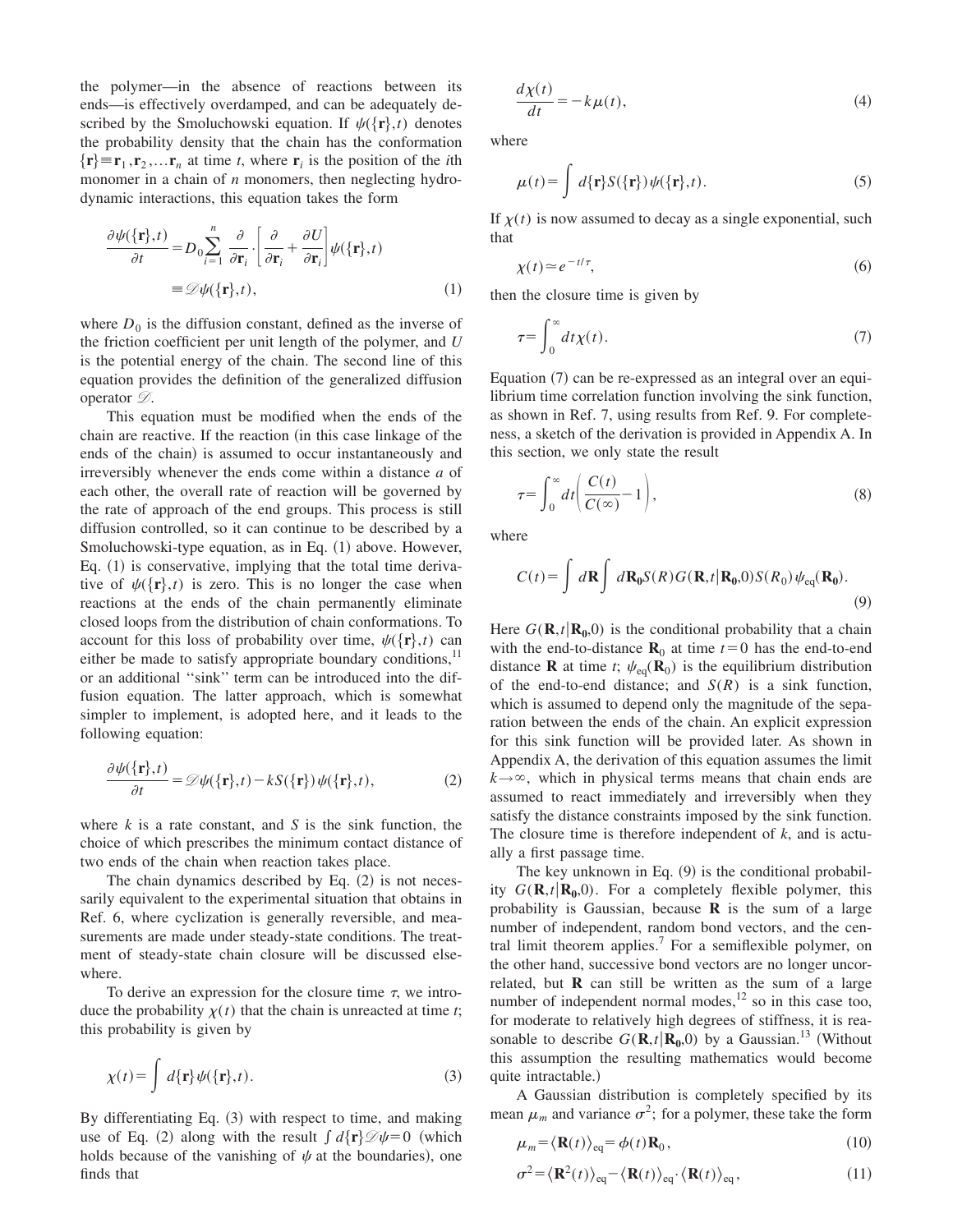where the angle brackets  $\langle (\cdots) \rangle_{eq}$  denote an ensemble average over  $\psi_{\text{eq}}$ . The function  $\phi(t)$  is defined as

$$
\phi(t) = \frac{\langle \mathbf{R}(t) \cdot \mathbf{R}(0) \rangle_{\text{eq}}}{\langle R^2 \rangle_{\text{eq}}}.
$$
\n(12)

From these definitions one can show that

$$
G(\mathbf{R}, t | \mathbf{R_0}, 0) = \left(\frac{3}{2\pi \langle R^2 \rangle_{\text{eq}}}\right)^{3/2} \frac{1}{(1 - \phi^2(t))^{3/2}}
$$

$$
\times \exp\left[-\frac{3(\mathbf{R} - \phi(t)\mathbf{R_0})^2}{2\langle R^2 \rangle_{\text{eq}}(1 - \phi^2(t))}\right].
$$
(13)

For a semiflexible polymer  $\langle R^2 \rangle_{\text{eq}}$  is given by<sup>14</sup>

$$
\langle R^2 \rangle_{\text{eq}} = \frac{N}{p} \bigg[ 1 - \frac{1}{2pN} (1 - e^{-2pN}) \bigg],\tag{14}
$$

where  $N \equiv n \ell$  is the contour length of the chain, and  $p \equiv 1/\ell$  is the inverse persistence length.

Substituting Eq.  $(13)$  into the expression for the correlation function  $C(t)$  [Eq. (9)], and carrying out the angular part of the integrations over the vectors  $\mathbf{R}$  and  $\mathbf{R}_0$ , one can show that

$$
C(t) = 16\pi^2 \left(\frac{3}{2\pi \langle R^2 \rangle_{\text{eq}}}\right)^3 \frac{1}{(1 - \phi^2(t))^{3/2}}
$$
  
 
$$
\times \int_0^\infty dR R^2 S(R) \int_0^\infty dR_0 R_0^2 S(R_0)
$$
  
 
$$
\times \exp\left[-\frac{3}{2 \langle R^2 \rangle_{\text{eq}}} \frac{(R^2 + R_0^2)}{(1 - \phi^2(t))}\right]
$$
  
 
$$
\times \frac{\sinh[3 \phi R R_0 / \langle R^2 \rangle_{\text{eq}} (1 - \phi^2(t))]}{3 \phi R R_0 / \langle R^2 \rangle_{\text{eq}} (1 - \phi^2(t))}. \tag{15}
$$

The further evaluation of  $C(t)$  requires a specific choice for the sink function. Here we restrict our attention to the Heaviside sink, defined as

$$
S(R) = 1; \quad R \le a
$$
  
= 0; \quad R > a, \tag{16}

where *a* is the closest the two ends of the chain may approach before irreversible ring formation takes place. Although this choice does not permit the analytic evaluation of the integrals in Eq.  $(15)$ , it is possible to obtain what is expected to be an accurate approximate expression for  $C(t)$ by expanding the integrand to first order in the small parameter

$$
x_0 = \frac{3a^2}{2\langle R^2 \rangle_{\text{eq}}},\tag{17}
$$

and then integrating term by term. This produces

$$
C(t) = \frac{16x_0^3}{9\pi(1-\phi^2)^{3/2}} \left[ 1 - \frac{6x_0}{5(1-\phi^2)} + \cdots \right].
$$
 (18)

To the same order of approximation, this expression may be rewritten in the more convenient resummed form as

$$
C(t) \approx \frac{16x_0^3}{9\pi} \left( 1 - \phi^2 + \frac{4}{5}x_0 \right)^{-3/2},
$$
 (19)

which is of exactly the same functional form as the expression derived by  $Doi<sup>15</sup>$  using the following Gaussian sink function:

$$
S(R) = \mathcal{N} \exp\left(-\frac{3R^2}{2a^2}\right),\tag{20}
$$

where  $\mathcal N$  is a normalization constant. The two expressions are not identical, however; the coefficient of  $x_0$  in Ref. 15 is 4/3, not 4/5, as it is above. In our calculations,  $C(t)$  is determined exclusively from the resummed form of the Heavide sink, Eq.  $(19)$ .

To calculate  $\tau$  it now only remains to specify the form of the correlation function  $\phi(t)$ . This is discussed in the following section.

### **III. TIME CORRELATION FUNCTION OF THE END-TO-END DISTANCE**

The semiflexible polymer is modelled as a continuous curve with a nonzero energy of bending. Points on this curve, at time *t*, are described by the Cartesian vector  $\mathbf{r}(s,t)$ , where *s* is a real variable that defines where a given point (monomer) is on the curve with respect to an origin located at its mid-point; for a chain of contour length *N*, *s* lies between  $-N/2$  and  $N/2$ . In terms of the monomer coordinates  $\mathbf{r}(s,t)$ , and in units where the thermal energy  $k_B T = 1$ , the configurational part of the Hamiltonian of this model of a semiflexible chain can be written as  $16-19$ 

$$
H = \nu \int_{-N/2}^{N/2} ds \left| \frac{\partial \mathbf{r}(s,t)}{\partial s} \right|^2 + \eta \int_{-N/2}^{N/2} ds \left| \frac{\partial^2 \mathbf{r}(s,t)}{\partial s^2} \right|^2
$$
  
+  $\nu_0 (|\mathbf{u}_{-N/2}|^2 + |\mathbf{u}_N|^2),$  (21)

where

 $v = \frac{3p}{2}$  $rac{3p}{2}$ ,  $\eta = \frac{3}{8p}$  $rac{3}{8p}$ ,  $v_0 = \frac{3}{4}$ 4  $(22)$ 

and

$$
\mathbf{u}(s,t) \equiv \frac{\partial \mathbf{r}(s,t)}{\partial s}.
$$
 (23)

The first term in Eq.  $(21)$  describes the connectivity of the chain, (which is purely entropic in origin), while the second describes its bending energy. By representing the chain in this form, in terms of first and second derivatives of the monomer position, the tangent vector  $\mathbf{u}(s)$  [Eq. (23)] should, strictly speaking, be a unit vector, meaning  $|\mathbf{u}(s)| = 1$ . This constraint is difficult to enforce rigorously, so as a matter convenience it is replaced by the mathematically less demanding constraint  $\langle \mathbf{u}(s)|^2 \rangle = 1$ , where the angular brackets refer to an equilibrium average over the conformations of the chain. This constaint is now handled by the last two terms in Eq.  $(21)$ , which act effectively to suppress the excess fluctuations in the chain ends that lead to departures from the Kratky–Porod result for the end-to-end distance.<sup>19</sup>

In the foregoing continuum representation of the chain, the end-to-end distance  $\mathbf{R}(t)$  at time *t* can be written as

$$
\mathbf{R}(t) = \mathbf{r}(N/2, t) - \mathbf{r}(-N/2, t).
$$
 (24)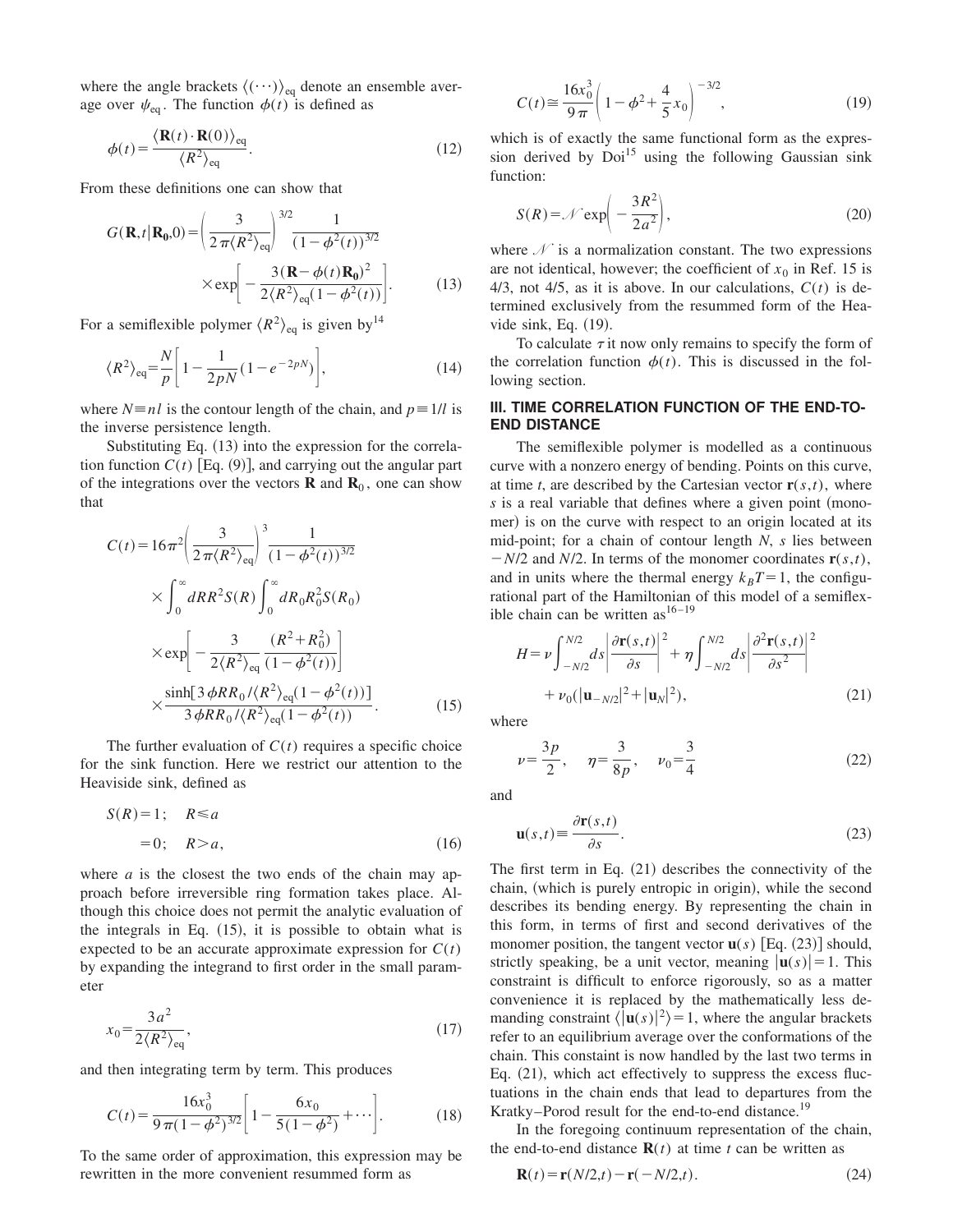The equilibrium correlation function of this distance at two different times, therefore, becomes

$$
\langle \mathbf{R}(t) \cdot \mathbf{R}(0) \rangle = \langle \mathbf{r}(N/2,t) \cdot \mathbf{r}(N/2,0) \rangle + \langle \mathbf{r}(-N/2,t) \cdot \mathbf{r}(-N/2,0) \rangle - \langle \mathbf{r}(N/2,t) \cdot \mathbf{r}(-N/2,0) \rangle - \langle \mathbf{r}(-N/2,t) \cdot \mathbf{r}(N/2,0) \rangle.
$$
 (25)

To evaluate the averages that appear on the right-hand side of the above equation, we need an expression for  $\mathbf{r}(s,t)$ , the position of the *s*th monomer at time *t*. This function satisfies a differential equation that can be derived from the application of Hamilton's principle to the chain Lagrangian,  $\mathscr{L} = (\frac{1}{2}m) \int_{-N/2}^{N/2} ds \dot{\mathbf{p}}^2 - H$ , where  $\mathbf{p}(s)$  is the momentum of the monomer at *s*. This differential equation, as shown for instance in Ref. 17, is given by

$$
\left(\frac{\partial}{\partial t} + 2D_0 \eta \frac{\partial^4}{\partial s^4} - 2D_0 \nu \frac{\partial^2}{\partial s^2}\right) \mathbf{r}(s, t) = \theta(s, t),\tag{26}
$$

and satisfies the following boundary conditions:

$$
\nu \frac{\partial \mathbf{r}(s,t)}{\partial s} - \eta \frac{\partial^3 \mathbf{r}(s,t)}{\partial s^3} \bigg|_{s = \pm N/2} = 0,
$$
\n(27)

$$
\left. \nu_0 \frac{\partial \mathbf{r}(s,t)}{\partial s} + \eta \frac{\partial^2 \mathbf{r}(s,t)}{\partial s^2} \right|_{s=N/2} = 0,
$$
\n(28)

$$
\left. \nu_0 \frac{\partial \mathbf{r}(s,t)}{\partial s} - \eta \frac{\partial^2 \mathbf{r}(s,t)}{\partial s^2} \right|_{s = -N/2} = 0. \tag{29}
$$

The variable  $\theta(s,t)$  is a random force with white noise statistics whose correlation satisfy

$$
\langle \boldsymbol{\theta}(s,t) \boldsymbol{\theta}(s',t') \rangle = \frac{2}{\zeta} \delta(s-s') \delta(t-t') \mathbf{I},
$$
 (30)

**I** being the unit tensor.

Equation  $(26)$  is solved by

$$
\mathbf{r}(s,t) = \int_{-N/2}^{N/2} ds_1 G_0(s,s_1|t) \mathbf{r}(s_1)
$$
  
+ 
$$
\int_{-N/2}^{N/2} ds_1 \int_0^t dt_1 G_0(s,s_1|t-t_1) \boldsymbol{\theta}(s_1,t_1), \quad (31)
$$

where the Green's function  $G_0$  is the solution to

$$
\left(\frac{\partial}{\partial t} + 2D_0 \eta \frac{\partial^4}{\partial s^4} - 2D_0 \nu \frac{\partial^2}{\partial s^2}\right) G_0(s, s_1|t) = \delta(s - s_1) \delta(t).
$$
\n(32)

By direct substitution, the solution to Eq.  $(32)$  is found to be

$$
G_0(s,s_1|t) = \theta(t) \sum_{n=0}^{\infty} Q_n(s) Q_n(s_1) e^{-D_0 \lambda_n t},
$$
 (33)

where  $\theta(t)$  is the step function, and  $Q_n(s)$ ,  $n=0,1,2,...$  are a complete orthonormal set of eigenfunctions that are the solutions to the following eigenvalue equation:

$$
LQ_n(s) = \lambda_n Q_n(s), \quad n = 0, 1, 2, \dots,
$$
\n(34)

where  $\lambda_n$  are the eigenvalues, and *L* is the Hermitian operator

$$
L = 2 \eta \frac{\partial^4}{\partial s^4} - 2 \nu \frac{\partial^2}{\partial s^2}.
$$
 (35)

The eigenfunctions  $Q_n(s)$  satisfy the same boundary conditions as defined in Eqs.  $(27)-(29)$ .

Equation  $(34)$  is a simple fourth-order differential equation that may be solved by rewriting it as a system of four first-order differential equations in a new set of dependent variables. In matrix notation, this system is of the form  $\partial$ **X**(*s*)/ $\partial$ *s* = **M**·**X**(*s*). From the solution to this equation, one can show that  $12$ 

$$
Q_n(s) = A \cos(\beta_n s) + B \cosh(\alpha_n s) + C \sin(\beta_n s)
$$
  
+ 
$$
D \sinh(\alpha_n s),
$$
 (36)

where *A*, *B*, *C*, and *D* are constants to be determined from the boundary conditions, and  $\alpha_n$  and  $\beta_n$  are parameters that are obtained from the characteristic equation of the matrix **M**. They are defined as

$$
\alpha_n = \left[\frac{\nu}{2\,\eta} \pm \left[ \left(\frac{\nu}{2\,\eta}\right)^2 + \frac{\lambda_n}{2\,\eta} \right]^{1/2} \right]^{1/2},\tag{37}
$$

$$
i\beta_n = -\left[\frac{\nu}{2\,\eta} \mp \left[\left(\frac{\nu}{2\,\eta}\right)^2 + \frac{\lambda_n}{2\,\eta}\right]^{1/2}\right]^{1/2}.\tag{38}
$$

The parameters  $\alpha_n$  and  $\beta_n$  are related to each other and to the eigenavlues  $\lambda_n$  by the equations

$$
\alpha_n^2 - \beta_n^2 = \frac{\nu}{\eta},\tag{39}
$$

and

$$
\lambda_n = 2 \eta \alpha_n^2 \beta_n^2. \tag{40}
$$

Because  $Q_n(-s)$  is also a solution Eq. (34), the linear combinations  $Q_n(s) + Q_n(-s)$  and  $Q_n(s) - Q_n(-s)$  are solutions as well, so the eigenfunctions may be chosen with definite parity. In general, then, they are given by  $Q_n(s)$  $= A \cos(\beta_n s) + B \cosh(\alpha_n s)$  (even parity solutions), and by  $Q_n(s) = C \sin(\beta_n s) + D \sinh(\alpha_n s)$  (odd parity solutions). The application of the boundary conditions in Eq.  $(27)$ , gives the following expression for  $Q_n(s)$ :

$$
Q_n(s) = \left(\frac{C_n}{N}\right)^{1/2} \left[ -\frac{\cos(\beta_n s)}{\sin(\beta_n N/2)} + \left(\frac{\alpha_n}{\beta_n}\right)^2 \frac{\cosh(\alpha_n s)}{\sinh(\alpha_n N/2)} \right], \quad \text{(even parity)}, \quad (41)
$$

$$
Q_n(s) = \left(\frac{D_n}{N}\right)^{1/2} \left[\frac{\sin(\beta_n s)}{\cos(\beta_n N/2)} + \left(\frac{\alpha_n}{\beta_n}\right)^2 \frac{\sinh(\alpha_n s)}{\cosh(\alpha_n N/2)}\right], \quad \text{(odd parity)}, \quad (42)
$$

where  $C_n$  and  $D_n$  are unknown, but can be chosen to ensure normalization of the eigenfunctions. The further application of the boundary conditions in Eqs.  $(28)$  and  $(29)$  leads to a pair of eigenvalue equations that correspond to the even and odd parity solutions; these equations are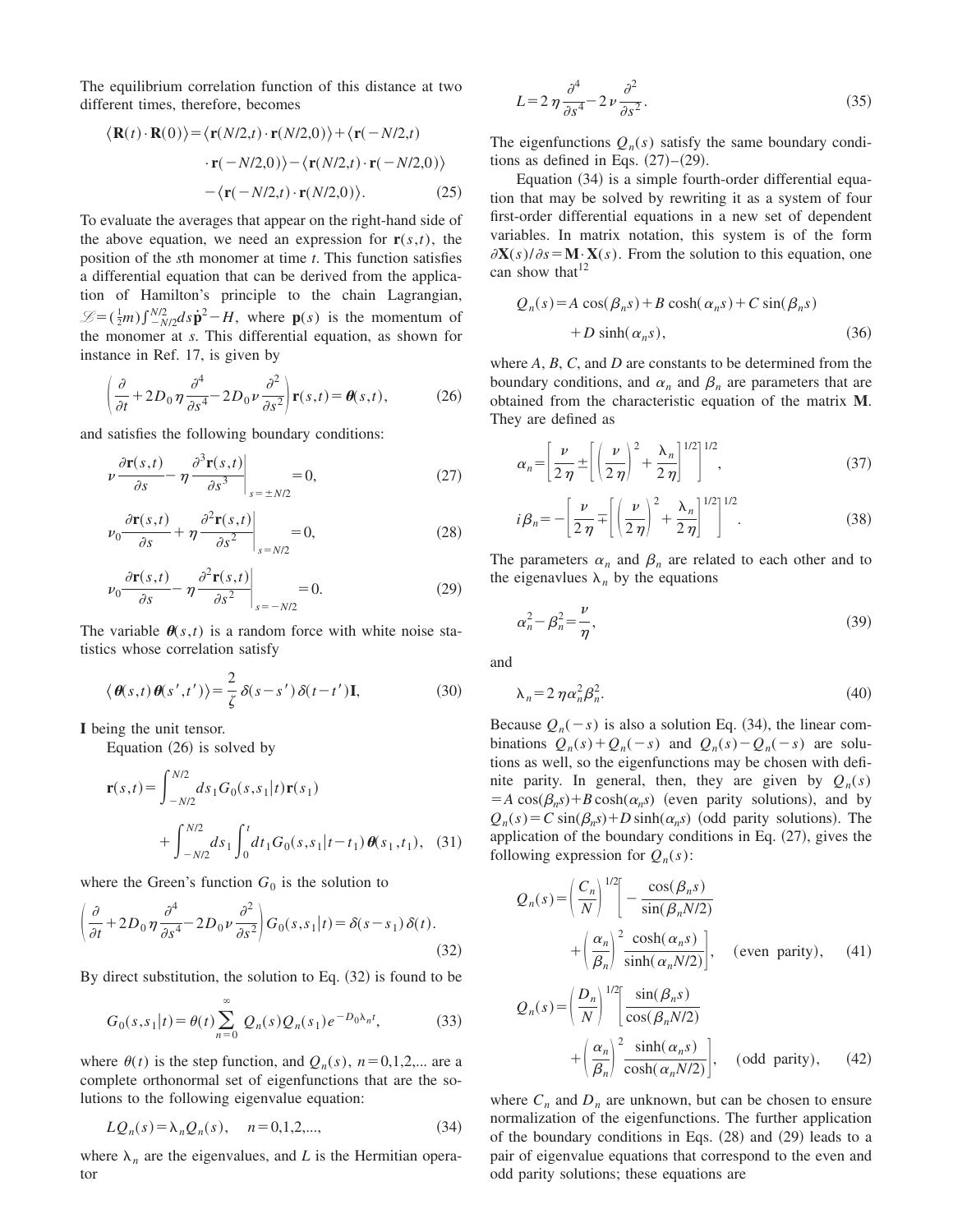$$
\beta_n^3 \sinh(\alpha_n N/2) \cos(\beta_n N/2)
$$
  
+  $\alpha_n^3 \cosh(\alpha_n N/2) \sin(\beta_n N/2) + 2p(\alpha_n^2 + \beta_n^2)$   
×  $\sin(\beta N/2) \sinh(\alpha_n N/2) = 0$ , (even parity), (43)  
 $\beta_n^3 \cosh(\alpha_n N/2) \sin(\beta_n N/2)$ 

$$
- \alpha_n^3 \sinh(\alpha_n N/2) \cos(\beta_n N/2) - 2p(\alpha_n^2 + \beta_n^2)
$$
  
× cos( $\beta_n N/2$ )cosh( $\alpha_n N/2$ ) = 0, (odd parity). (44)

From Eqs.  $(31)$  and  $(33)$ , an expression for the time correlation function of the monomer position can now be derived as

$$
\langle \mathbf{r}(s,t) \cdot \mathbf{r}(s,0) \rangle
$$
  
\n
$$
= \sum_{n=0}^{\infty} \int_{-N/2}^{N/2} ds_1 Q_n(s) Q_n(s_1) \langle \mathbf{r}(s_1,0) \cdot \mathbf{r}(s,0) \rangle
$$
  
\n
$$
\times e^{-D_0 \lambda_n t} + \sum_{n=0}^{\infty} \int_{-N/2}^{N/2} ds_1 \int_0^t dt_1 Q_n(s) Q_n(s_1)
$$
  
\n
$$
\times \langle \boldsymbol{\theta}(s_1,t_1) \cdot \mathbf{r}(s,0) \rangle e^{-D_0 \lambda_n (t-t_1)}.
$$
 (45)

The second term in this equation vanishes by virtue of the Gaussian character of the random force  $\theta(s,t)$ , which has a zero mean, so the sole contribution to the monomer time correlation function comes from the first term. The evaluation of this term requires an expression for the equilibrium average  $\langle \mathbf{r}(s_1,0) \cdot \mathbf{r}(s,0) \rangle$ , which is shown in Appendix C to be given by

$$
\langle \mathbf{r}(s_1,0) \cdot \mathbf{r}(s,0) \rangle
$$
  
= 
$$
\frac{\min\{s,s_1\}}{p} - \frac{1}{4p^2} [1 - (e^{-2ps} + e^{-2ps_1} - e^{-2p|s-s_1|})].
$$
 (46)

Substituting Eqs.  $(43)–(46)$  into Eq.  $(25)$  and carrying out the integration  $s_1$ , we obtain the following expression for the time correlation function of the end-to-end distance:

$$
\langle \mathbf{R}(t) \cdot \mathbf{R}(0) \rangle = \frac{D_n}{N} \sum_{n=1}^{\infty} \left( \frac{2T_1 e^{-D_0 \lambda_n t}}{p} \right)
$$

$$
\times \left( \frac{2T_2}{\beta_n^2} - \frac{(1 + e^{-2pN})T_3}{\alpha_n^2} + \frac{\beta_n (1 - e^{-2pN})}{2p \alpha_n^2} \right)
$$

$$
\times \left( 1 - \frac{\alpha_n^4}{\beta_n^4} \right), \tag{47}
$$

where

$$
T_1 = \tan(\beta_n N/2) + \frac{\alpha_n}{\beta_n} \tanh(\alpha_n N/2),
$$
  
\n
$$
T_2 = \tan(\beta_n N/2) - \frac{\beta_n}{\alpha_n} \tanh(\alpha_n N/2),
$$
  
\n
$$
T_3 = \tan(\beta_n N/2) - \frac{\alpha_n^3}{\beta_n^3} \tanh(\alpha_n N/2),
$$
\n(48)

$$
\left(\frac{D_n}{N}\right) = \left[\frac{N}{2}\left(\sec^2(\beta_n N/2) - \frac{\alpha_n^2}{\beta_n^2}\operatorname{sech}^2(\alpha_n N/2)\right) + \frac{(3\alpha_n^2 - \beta_n^2)T_2}{(\alpha_n^2 + \beta_n^2)\beta_n}\right]^{-1}.
$$
\n(49)

There are no contributions to  $\langle \mathbf{R}(t) \cdot \mathbf{R}(0) \rangle$  from *n* even.

The explicit expression for  $\phi(t)$ , as given by Eq. (12), can be found from Eqs.  $(47)–(49)$ . This is then substituted into Eq. (19) to determine  $C(t)$ , which along with  $C(\infty)$ , is used in Eq.  $(8)$  to obtain the closure time  $\tau$ .

The above procedure can only be implemented numerically. It begins by assigning a definite value to the stiffness parameter  $z \equiv pN$  by assigning definite values to the contour length *N* and the inverse persistence length *p*. Variations in *z* are effected by varying *p* at constant *N*. Having fixed *z*, Eq. (44) is solved for the parameter  $\alpha_n$ , using Eq. (39) to express  $\beta_n$  in terms of  $\alpha_n$ , at different fixed values of the mode number *n*. The solutions are obtained numerically using Mathematica. The *n*th eigenvalue  $\lambda_n$  is then calculated from Eq.  $(40)$ . The time correlation function of the end-to-end distance is next calculated from Eq.  $(47)$  by first assigning a definite value to the time *t* (its units are determined by  $D_0$ , which is arbitrarily set to 1, as in Ref. 7), and then summing over modes using the previously determined values of  $\alpha_n$ ,  $\beta_n$ , and  $\lambda_n$  in conjunction with Eqs. (48) and (49). The sum typically converges within the first 500 modes. The function  $\phi(t)$ , for the given value of *t*, is now obtained from Eqs. (47) and (12);  $\phi(t)$  in turn is used to determine  $C(t)$  from Eq.  $(19)$  after assigning a definite value to the reaction distance  $a$ (which, like  $N$ , is expressed in units of  $l$ , the persistence length.) The process is repeated for different fixed values of *t*.  $C(\infty)$  is likewise calculated from Eq. (19) by taking its *t*  $\rightarrow \infty$  limit analytically. Knowing *C*(*t*) and *C*( $\infty$ ), the closure time  $\tau$  is now calculated from Eq. (8) by numerical integration using routines available in Mathematica. The entire calculation can be repeated for different values of *z*, *N*, and *a*.

## **IV. RESULTS AND DISCUSSION**

#### **A. The flexible limit**

As a check of the general methodology developed in the foregoing sections, we first study our model in the flexible limit, where prior analytical and simulation results are available for comparison.<sup>7,11,15,20-24</sup> This limit corresponds, in general, to values of *z* much larger than unity. In practice, we set *z* to *N*, thus fixing the persistence length *l* at 1, the fundamental bond length. That this assignment does correspond to the flexible chain limit is verified by noting that the eigenvalues  $\lambda_n$  calculated from Eqs. (39), (40), and (44) are nearly identical to the known eigenvalues of the continuum Rouse model. With  $z$  set to  $N$ , we now estimate  $\tau$  for different values of *N* and *a*. The results are shown in Table I in the column marked DC, along with results from the simulations of Pastor *et al.*<sup>7</sup> (the column marked Sim.), the results calculated by Pastor *et al.* using a certain approximation in the Wilemski–Fixman model<sup> $7-10$ </sup> (the column marked WF2) and the results of two other calculations using the Wilemski– Fixman model to be discussed shortly (the columns marked

with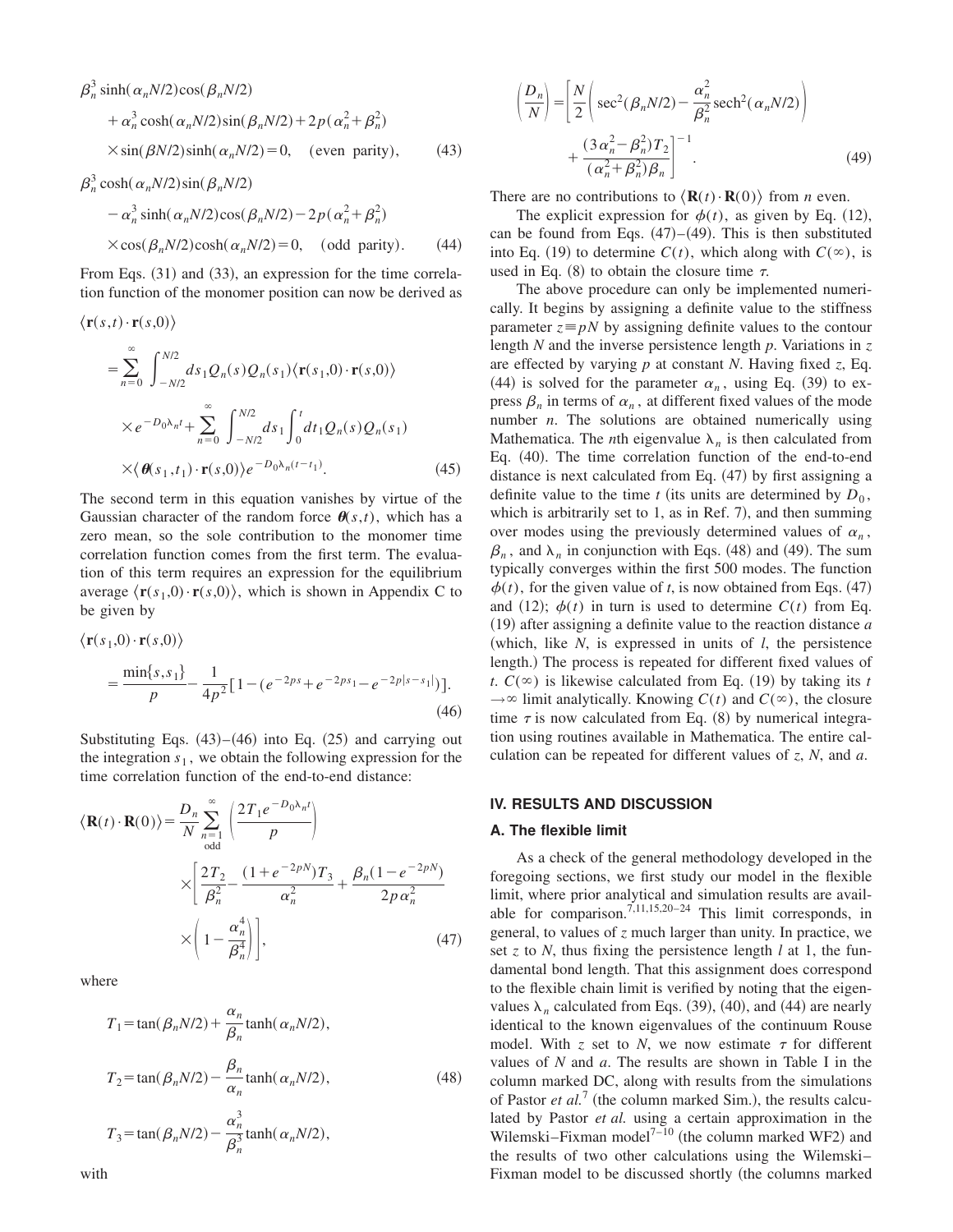TABLE I. Closure time  $\tau$  for different *N* and *a* as estimated by different theoretical approaches.

|       |               | $\tau$        |                  |         |         |                 |
|-------|---------------|---------------|------------------|---------|---------|-----------------|
| N     | $\mathfrak a$ | Sim.          | WF2 <sup>a</sup> | $WF3^b$ | $WFA^c$ | DC <sup>d</sup> |
| 50.0  | 0.1           | $570 \pm 30$  | 677              | 393     | 162     | 233             |
|       | 0.5           | $174 + 10$    | 233              | 169     | 143     | 168             |
|       | 1.0           | $110 \pm 5$   | 163              | 130     | 123     | 136             |
| 75.0  | 0.1           | $1070 \pm 70$ | 1313             | 797     | 365     | 500             |
|       | 0.5           | $410 \pm 20$  | 498              | 381     | 331     | 378             |
|       | 1.0           | $250 \pm 10$  | 367              | 306     | 293     | 317             |
| 100.0 | 0.1           | $1800 \pm 80$ | 2104             | 1306    | 644     | 863             |
|       | 0.5           | $680 \pm 30$  | 848              | 673     | 591     | 674             |
|       | 1.0           | $450 \pm 20$  | 646              | 558     | 530     | 578             |

<sup>a</sup>Pastor–Zwanzig–Szabo model (PZS), Ref. 7, in the Wilemski–Fixman approximation, with  $\phi(t)$  and  $\lambda_n$  calculated from Eqs. (50) and (51), respectively.

 $b$ PZS model with  $\phi(t)$  calculated from Eq. (52). The eigenvalues used in the calculation are the discrete Rouse eigenvalues.

<sup>c</sup>PZS model with  $\phi(t)$  calculated from Eq. (53). The eigenvalues used in the calculation are the continuum Rouse eigenvalues.

<sup>d</sup>Present calculations.

WF3 and WF4, respectively.) The values of *N* and *a* used in our calculations were chosen to coincide with the values reported in Ref. 7.

It is clear from the table that there can be significant differences between all five sets of predictions, although they are all consistent in suggesting (a) that  $\tau$  decreases with increase in *a* at fixed *N*, and (b) that  $\tau$  increases with increase in *N* at fixed *a*. These trends are physically reasonable: On the one hand, increasing *a* at fixed *N* brings the reaction radius closer to the equilibrium end-to-end separation, making it *easier* on average for the chain to cyclize; and on the other, increasing *N* at fixed *a* takes the reaction radius farther away from the end-to-end separation, making it *harder* on average for the chain to cyclize.

The quantitative differences between these predictions are less easily rationalized, however. One reason for the differences may be the function  $\phi(t)$ , the time correlation function of the end-to-end distance. In Ref. 7,  $\phi(t)$  is written as

$$
\phi(t) = \frac{8}{N(N+1)} \sum_{\text{odd } n} \left( \frac{1}{\lambda_n} - \frac{1}{4} \right) \exp(-D_0 \lambda_n t), \tag{50}
$$

where the eigenvalues  $\lambda_n$  are given by

$$
\lambda_n = \frac{3}{b^2} (2 \sin \theta_n / 2)^2.
$$
 (51)

Here *b* is the bond length,  $\theta_n$  is  $n\pi/(N+1)$ , and the summation is carried out over a finite number of modes. The factor of  $(2 \sin \theta_n/2)^2$  in Eq. (51) coincides with the eigenvalues of the discrete Rouse chain, but the coefficient  $3/b^2$  is extraneous, and has been put in by hand. (On dimensional grounds alone the presence of the bond length *b* in this equation would be suspect, but presumably it is really a dimensionless length of some kind. In any event, it is set to 1 in the calculations, so it effectively drops out of the calculations.) Although the factor of 3 in Pastor *et al.*'s definition of the discrete Rouse eigenvalues should be omitted when these eigenvalues are used in the *denominator* of Eq.  $(50)$ , this factor *should* be retained when the eigenvalues are used in the argument of the exponential (provided  $D_0$  is set to 1).

The normalization of  $\phi(t)$  in Eq. (50) appears to have been taken care of by the additive factor involving the coefficient of 1/4. [That is to say,  $\phi(0)$ , as obtained from Eq. (50), is unity.] But it would have been more natural to normalize  $\phi(t)$  by writing it as

$$
\phi(t) = \frac{\sum_{\text{odd }n} \lambda_n^{-1} \exp(-3D_0 \lambda_n t)}{\sum_{\text{odd }n} \lambda_n^{-1}},
$$
\n(52)

with  $D_0=1$  and  $\lambda_n$  given by  $(2 \sin \theta_n/2)^2$ . The closure times  $\tau$  predicted by the use of *this* expression for  $\phi(t)$  in the Wilemski–Fixman model along with the resummation approximation of Ref. 7 lead to the values shown under column WF3 in Table I. These values are all considerably lower than those in WF2, particularly at  $a=0.1$ , indicating a fairly sensitive dependence of  $\tau$  on  $\phi(t)$ .

In our calculations,  $\phi(t)$  is obtained from the large *z* limit of Eq.  $(47)$  after normalization. It cannot be expressed in closed form, but for a given time *t* and with  $z = N$ , it is found to yield the same numerical value as the following expression:

$$
\phi(t) = 8 \sum_{\text{odd } n}^{\infty} \frac{1}{n^2 \pi^2} e^{-3n^2 \pi^2 D_0 t / N^2}.
$$
 (53)

Since the calculations use a continuum model of the chain, it may be more appropriate to compare our estimates of  $\tau$  with the estimates obtained using Eq.  $(53)$  in the Wilemski– Fixman model, rather than either Eqs.  $(50)$  or  $(52)$ . Values of  $\tau$  calculated with Eq. (53) are shown in column WF4 in Table I, and they are seen to be quite comparable to the figures in the column marked DC. (Because of the way  $\phi(t)$ ) enters into the expression for  $\tau$  [Eqs. (8) and (19)], small numerical differences in its value can be magnified. So although the eigenvalues that generate WF4 and DC are nearly the same, the final estimates for  $\tau$  need not be.)

Further inspection of Table I indicates that the greatest deviations between the various estimates of  $\tau$  occur for the smallest value of *a*. These differences tend to become smaller as *a* is increased beyond 1. Table II shows this trend quantitatively in four of the above models (WF2, WF3, WF4, and DC.)

A simulation study by Srinivas *et al.*<sup>25</sup> on fluorescence energy transfer between chromophores attached terminally to Rouse chains has recently been carried out using the Wilemski–Fixman approach. The simulation methodology was checked by applying it to the polymer cyclization problem and comparing the results with those obtained by Pastor *et al.*<sup>7</sup> for the Heaviside sink of infinite strength. The two sets of results were found to be in agreement. The results in Ref. 25 are obtained with a  $\phi(t)$  based on the following formula derived by Wilemski and Fixman:

$$
\phi(t) = \frac{8}{\pi^2} \sum_{\text{odd } n}^{\infty} \frac{4}{n^2} \exp(-\lambda_n t). \tag{54}
$$

The eigenvalues here are defined as  $\lambda_n = 3D_0 n^2 \pi^2 /N^2 b^2$ , with  $D_0$  and *b* set to 1.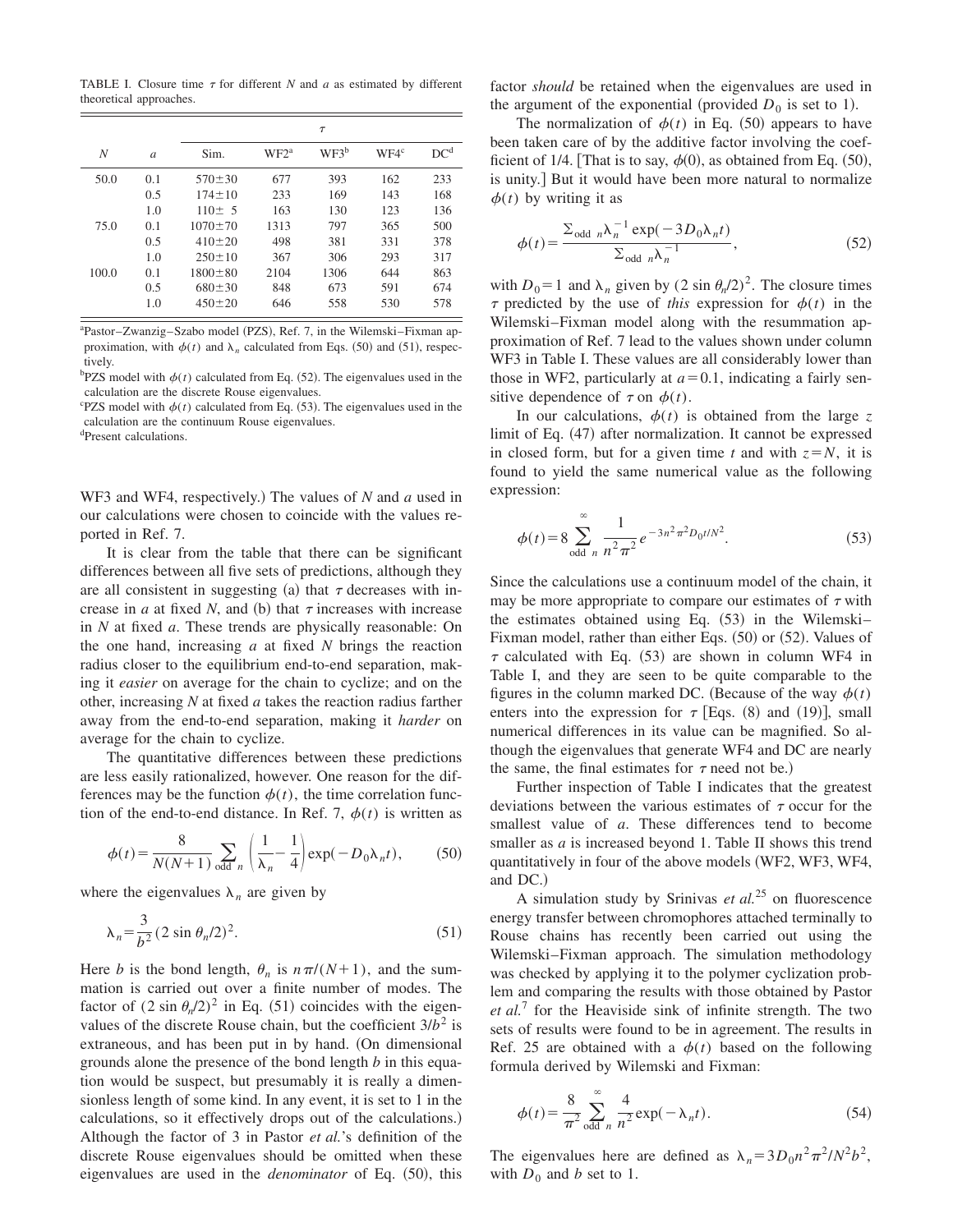TABLE II. Dependence of closure time  $\tau$  on reaction radius *a* for  $l=1$  at  $N = 100$ .

|               | $\tau$           |         |         |                 |  |  |
|---------------|------------------|---------|---------|-----------------|--|--|
| $\mathfrak a$ | WF2 <sup>a</sup> | $WF3^b$ | $WFA^c$ | DC <sup>d</sup> |  |  |
| 0.1           | 2104             | 1306    | 644     | 863             |  |  |
| 0.5           | 848              | 673     | 591     | 674             |  |  |
| 1.0           | 646              | 558     | 530     | 578             |  |  |
| 1.5           | 547              | 484     | 476     | 510             |  |  |
| 2.0           | 477              | 432     | 428     | 454             |  |  |
| 2.5           | 422              | 387     | 385     | 406             |  |  |
| 3.0           | 376              | 348     | 347     | 365             |  |  |
| 3.5           | 337              | 314     | 313     | 328             |  |  |
| 4.0           | 303              | 284     | 283     | 297             |  |  |
| 4.5           | 273              | 257     | 257     | 269             |  |  |
| 5.0           | 247              | 233     | 233     | 244             |  |  |

<sup>a</sup>PZS model as defined in footnote<sup>a</sup> Table I.

b<sub>PZS</sub> model as defined in footnote<sup>b</sup> Table I.

<sup>c</sup>PZS model as defined in footnote<sup>c</sup> Table I.

<sup>d</sup>Present calculations.

#### **B. Semiflexible chains**

The effects of stiffness on chain closure times are studied by progressively decreasing the value of *z* from its flexible limit of  $z = 100$ . The limit of complete rigidity is reached when  $z \rightarrow 0$ , but we do not study this limit since rigid rods do not cyclize. Nor do we consider the case  $z \ll 1$  (the limit of very restricted flexibility) since it is not clear that our assumption of a Gaussian distribution for the end-to-end distance remains valid under these conditions. Moreover, our equations tend to become numerically unstable in this region of *z* values. Accordingly, we restrict the further calculation of  $\tau$  to the regime  $1 \le z \le 100$ . In this regime, we investigate the effect of semiflexibility on  $\tau$  by plotting  $\tau$  versus *N* (on a log–log scale) for different fixed values of  $z$  and  $a$ . Figure 1 shows one such plot for  $z=1$  and  $a=0.1$ , 0.5, and 1.0. The graphs are seen to be linear, so one can calculate a scaling



FIG. 1. Variation of closure time  $\tau$  with chain length *N* at fixed  $z=1$  (corresponding to a chain of limited flexibility) for different values of the reaction distance  $a$   $(0.1, 0.5,$  and 1.0). Open circles are the calculated values of  $\tau$  using Eq. (8) along with Eqs. (12)–(19). Full lines are lines of best fit through the calculated points.

TABLE III. Scaling exponents in the variation of  $\tau$  with  $N$  at different *z* and *a*.

| $\mathcal{Z}$ | $\boldsymbol{a}$ | Scaling exponent<br>DC <sup>a</sup> |
|---------------|------------------|-------------------------------------|
| 1.0           | 0.1              | 2.43                                |
|               | 0.5              | 2.37                                |
|               | 1.0              | 2.39                                |
| 10.0          | 0.1              | 2.30                                |
|               | 0.5              | 2.28                                |
|               | 1.0              | 2.30                                |
| 50.0          | 0.1              | 2.22                                |
|               | 0.5              | 2.20                                |
|               | 1.0              | 2.22                                |
| 100.0         | 0.1              | 2.18                                |
|               | 0.5              | 2.16                                |
|               | 1.0              | 2.20                                |

<sup>a</sup>Present calculations.

exponent for the variation of  $\tau$  with *N*. For the chosen values of  $\zeta$  and  $\alpha$ , this exponent is roughly 2.4. At different  $\zeta$  (but the same set of *a* values),  $\tau$  continues to vary as a power law in  $N$ , but with a different scaling exponent (the graphs are not shown, but they are qualitatively the same as Fig. 1). The results are summarized in Table III, and they indicate, in general, that the rate of change of  $\tau$  with *N* increases as stiffness increases.

In the opposite limit, i.e., as the chain becomes more flexible, the exponent is seen to approach 2. Appendix B calculates  $\tau$  for the so-called harmonic spring model of the chain, which is the same as the Rouse model, except that only a single mode is retained in the summation of Eq.  $(54)$ . Within the Wilemski–Fixman model using the resummed form of the Heaviside sink,  $\tau$  for this model can be calculated exactly. The calculation shows that  $\tau \sim N^2$ , independent of *a*.

Stiff chains of a given persistence length tend to become more flexible as the length of the chain increases. One therefore expects the scaling exponents that describe  $\tau$  for such chains to cross over to values characteristic of flexible chains as *N* increases at fixed *l*. To see if this trend emerges from our calculations, we calculate  $\tau$  as a function of *N* in the range  $50 \le N \le 1000$  for fixed  $l = 50$  and  $a = 1.0$ . At the smallest value of *N*, therefore, the chain can be regarded as stiff, and thereafter, it becomes progressively more flexible. Figure 2 shows that the variation of  $\tau$  with *N* is indeed characterized by at least two distinct scaling regimes, one lying between about  $50 \le N \le 150$ , where we estimate the exponent to be about 2.33 by linear least squares fitting, and the other lying between about  $150 \le N \le 1000$ , where we estimate the exponent to be about 1.80, again by linear least-squares fitting. Some element of subjectivity obviously enters into the selection of the data points included in the fitting routine. If the scaling exponent in the flexible limit is determined independently by studying the variation of  $\tau$  with *N* at fixed *l*, rather than at fixed *z*, one finds that for  $l=1$  and  $a=1.0$ , this exponent is about 2.05. The discrepancy between this result and the value of 2.20 obtained from a calculation at fixed *z* is due to the difference between the two constraints. Varying *N* at fixed  $\zeta$  can generate *l* values less than 1 (when *N* is 50 and  $z$  is 100, for instance), which we believe are not strictly compatible with the model as defined. Nevertheless, both ap-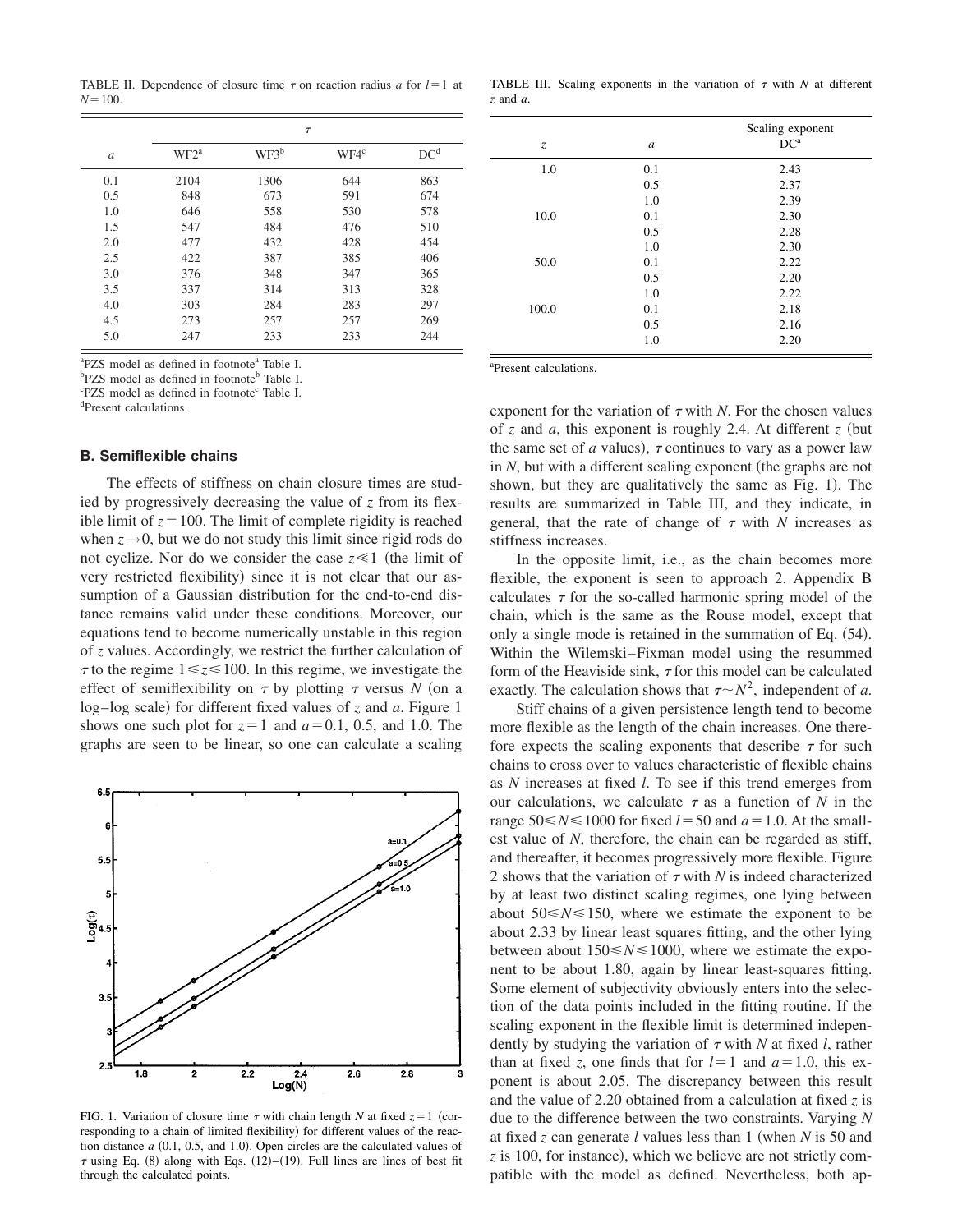

FIG. 2. Variation of closure time  $\tau$  with chain length  $N$  for a reaction radius  $a=1$  at fixed persistence length  $l=50$  (corresponding to a chain of limited flexibility when  $N = 50$ ). Filled circles are data points calculated using Eq.  $(8)$  along with Eqs.  $(12)–(19)$ . Straight lines are lines of best fit through the putative semiflexible and flexible scaling regimes.

proaches yield qualitatively the same predictions.

As a further characterization of the effects of stiffness on  $\tau$ , we plot (in Fig. 3) the variation of  $\tau$  with  $1/z$  at  $N=50$  and three different values of *a* (0.1, 0.5, and 1.0). As expected,  $\tau$ increases as *l* increases at all values of *a* for the given *N*. The same qualitative behavior is observed for  $N=75$  and N  $=100$ , but these results are not shown. In the region of relatively high flexibility, the initial increase of  $\tau$  is quite steep, but thereafter it is much more gradual, and eventually  $\tau$  approaches an asymptotic value as  $z \rightarrow 1$ . This asymptotic value is found to be an increasing function of *N*. Figure 3 also shows that  $\tau$  is sensitive to the change in the contact distance *a*. The decrease in *a*, for a given value of *N*, leads to a significant increase in  $\tau$ .



FIG. 3. Variation of  $\tau$  with  $1/z$  at  $N = 50.0$  for different values of *a*. Open circles represent points calculated as in Fig. 1 from Eq.  $(8)$ , while the full lines are guides to the eye.



FIG. 4. Variation of  $\phi(t)$  [as calculated from Eq. (47)] with *t* (in units where  $D_0$  and *b* are unity) at three different values of *z* (1, 2, and 100). Full circles are data points obtained from the continuum Rouse expression for  $\phi(t)$  [Eq.  $(53)$ ].

One final characterization of stiffness effects is provided in Fig. 4, which shows the variation of  $\phi(t)$  with *t* (measured in units where  $D_0$  and *b* are unity) at three different values of  $z(1, 2,$  and 100). The smallest of these values corresponds to chains that are comparatively stiff, while the largest corresponds to chains of essentially complete flexibility. Also shown on the figure are values of  $\phi(t)$  (the full circles) at different values of  $t$  as calculated from Eq.  $(53)$ , the continuum Rouse expression for the dynamical end vector correlation function. These data points are seen to fall exactly over the curve with  $z=100$ . Curves for *z* in the range 10  $\leq z \leq 100$  (not shown) also coincide almost exactly with this last curve, so chain flexibility seems to set in at about *z*  $=10.$ 

Although part of the motivation for this study was to rationalize the data of Libchaber and co-workers<sup>6</sup> on chain closure in DNA of different base sequences, the assumption of irreversibility in the present calculations seems to preclude a direct comparison of their results with ours. The generalization of our approach to the case of reversible chain closure is being studied.

## **APPENDIX A: DERIVATION OF THE CLOSURE TIME**

Formally, the solution to Eq.  $(2)$  can be written as

$$
\psi({\mathbf{r}},t) = \psi_{eq}({\mathbf{r}}) - k \int d{\mathbf{r}}' \times \int_0^t dt' G({\mathbf{r}}, {\mathbf{r}}'|t, t') S({\mathbf{r}}') \psi({\mathbf{r}}', t'),
$$
\n(A1)

where the Green's function *G* satisfies

$$
\mathscr{D}G(\{\mathbf{r}\},\{\mathbf{r}'\}|t,t') = \delta(\{\mathbf{r}\},\{\mathbf{r}'\}|t,t')\,\delta(t-t').\tag{A2}
$$

If Eq. (A1) is multiplied by  $S({\bf{r}})$  and the result integrated over all monomer positions, one finds that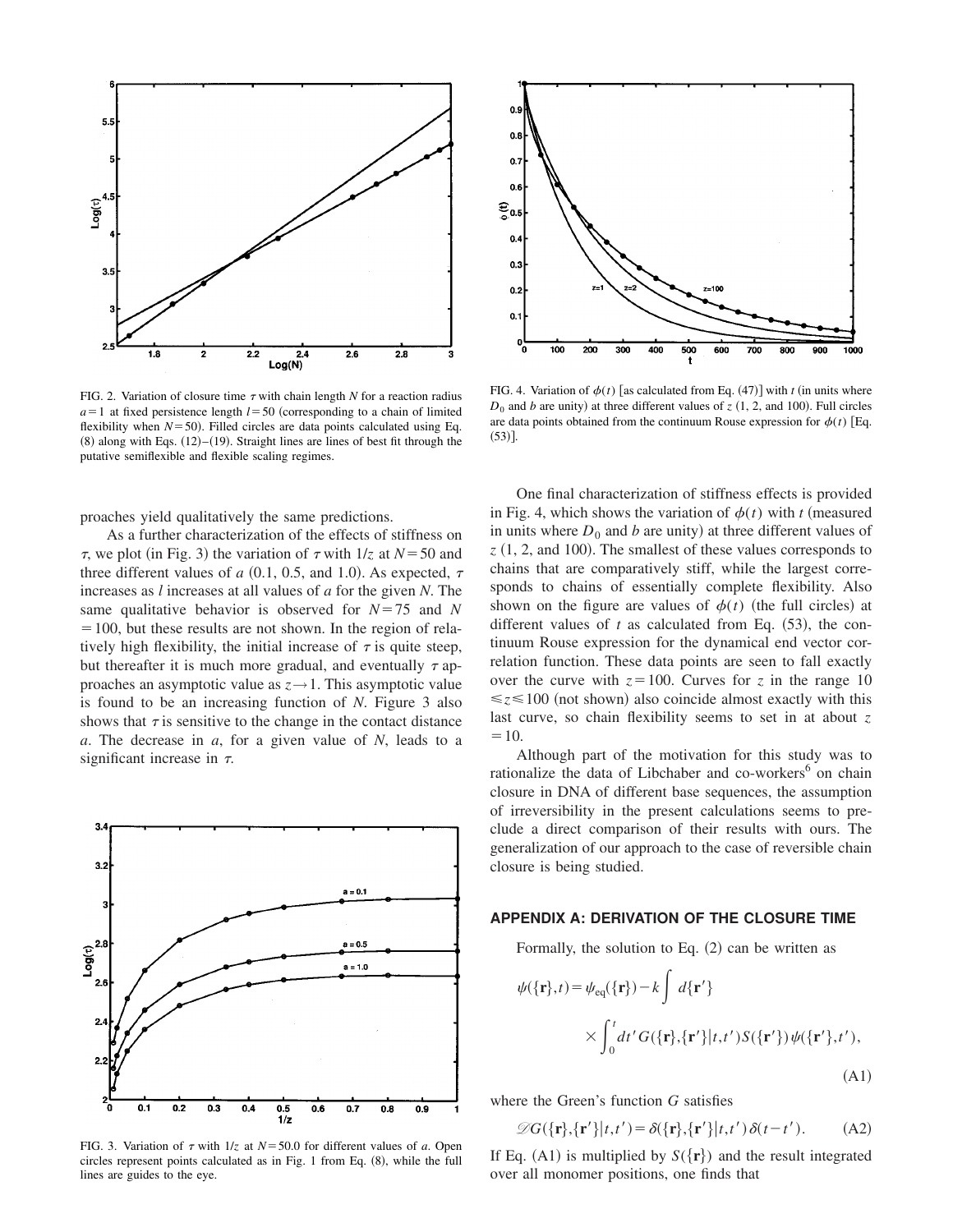$$
\mu(t) = \mu_{eq} - k \int d\{\mathbf{r}\} \int d\{\mathbf{r}'\} \int_0^t dt'
$$
  
 
$$
\times S(\{\mathbf{r}\}) G(\{\mathbf{r}\}, {\{\mathbf{r}'\}} | t, t') S({\{\mathbf{r}'\}}) \psi({\{\mathbf{r}'\}}, t'),
$$
 (A3)

where  $\mu(t)$  has been defined in Eq. (5);  $\mu_{eq}$  is defined in the same way except that  $\psi({\bf r},t)$  is replaced by  $\psi_{eq}({\bf r}).$ 

Equation  $(A1)$  is a nonlinear integral equation for the distribution function  $\psi$ , and as such cannot be solved in closed form. Wilemski and Fixman,<sup>11</sup> therefore, introduced a closure approximation to simplify the equation; this approximation takes the form

$$
\psi(\{\mathbf{r}\},t) \approx \psi_{\text{eq}}(\{\mathbf{r}\})\,\omega(t),\tag{A4}
$$

where

$$
\omega(t) \equiv \frac{\mu(t)}{\mu_{\text{eq}}}.
$$
\n(A5)

It is easy to show using Eqs.  $(A4)$  and  $(A5)$  into Eq.  $(A3)$ that

$$
\omega(t) = 1 - \frac{k}{\mu_{\text{eq}}} \int_0^t C(t - t') \omega(t') dt', \tag{A6}
$$

where  $C(t-t')$ , which is given by

$$
C(t-t') = \int d\{\mathbf{r}\}\int d\{\mathbf{r}'\} S(\{\mathbf{r}\}) G(\{\mathbf{r}\},\{\mathbf{r}'\}|t,t')
$$
  
 
$$
\times S(\{\mathbf{r}'\}) \psi_{\text{eq}}(\{\mathbf{r}'\}), \tag{A7}
$$

defines a sink–sink correlation function. In principle, this function may depend on the details of the chain conformation as a whole, but in the present calculations it is a function only of the magnitude of the separation between the ends of the chain. Without loss of generality, one of the chain ends may be located at the origin of coordinates **0**. In this case,  $S({\bf r}) = S(|{\bf r}_n|)$ , where  ${\bf r}_n$  is the position of the *n*th monomer with respect to **0**. The sink function may now be rewritten identically as

$$
S(|\mathbf{r}_n|) = \int d\mathbf{R} S(|\mathbf{R}|) \, \delta(\mathbf{R} - \mathbf{r}_n). \tag{A8}
$$

When this expression is used in Eq.  $(A7)$ ,  $C(t-t')$  becomes

$$
C(t-t') = \int d\mathbf{R} \int d\mathbf{R}' S(\mathbf{R}) \overline{G}(\mathbf{R}, \mathbf{R}' | t, t') S(\mathbf{R}'), \text{ (A9)}
$$

where

$$
\overline{G}(\mathbf{R}, \mathbf{R}' | t, t') \equiv \int d\{\mathbf{r}\} \int d\{\mathbf{r}'\} \delta(\mathbf{r}_n - \mathbf{R})
$$
  
 
$$
\times G(\{\mathbf{r}\}, {\{\mathbf{r}'\}} | t, t') \delta(\mathbf{r}'_n - \mathbf{R}') \psi_{\text{eq}}(\{\mathbf{r}'\}).
$$
  
(A10)

The function  $\overline{G}(\mathbf{R}, \mathbf{R}' | t, t')$  satisfies the relations  $\int d\mathbf{R} \vec{G}(\mathbf{R}, \mathbf{R}' | t, t') = \psi_{eq}(\mathbf{R}')$  and  $\int d\mathbf{R}' \vec{G}$  $\int d\mathbf{R}' G(\mathbf{R}, \mathbf{R}' | t, t')$  $=\psi_{eq}(R)$ . The introduction of a Green's function  $G(\mathbf{R}, \mathbf{R}' | t, t')$  defined by  $\overline{G}(\mathbf{R},\mathbf{R}'|t,t')$  $= G(\mathbf{R}, \mathbf{R}' | t, t') \psi_{eq}(\mathbf{R}'),$  satisfying the normalization conditions  $\int d\mathbf{R} G(\mathbf{R}, \mathbf{R}' | t, t') = \int d\mathbf{R}' G(\mathbf{R}, \mathbf{R}' | t, t') = 1$  allows the time correlation function  $C(t-t')$  to be written as

$$
C(t-t') = \int d\mathbf{R} \int d\mathbf{R}' S(\mathbf{R}) G(\mathbf{R}, \mathbf{R}' | t, t') S(\mathbf{R}') \psi_{\text{eq}}(\mathbf{R}').
$$
\n(A11)

To proceed further, one now takes the Laplace transform of Eq.  $(A6)$ , which produces

$$
\widetilde{\omega}(s) = \frac{1}{s} - \frac{k}{\mu_{\text{eq}}} \widetilde{C}(s) \widetilde{\omega}(s),\tag{A12}
$$

or equivalently

$$
\widetilde{\omega}(s) = s^{-1} \left[ 1 + \frac{k \widetilde{C}(s)}{\mu_{\text{eq}}} \right]^{-1}.
$$
\n(A13)

Similarly, the Laplace transform of Eq.  $(4)$  and the definition Eq.  $(A5)$  leads to

$$
\widetilde{\chi}(s) = s^{-1} [1 - k \mu_{\text{eq}} \widetilde{\omega}(s)]. \tag{A14}
$$

Now introduce the function

$$
H(t) \equiv C(t) - C(\infty), \tag{A15}
$$

where  $C(\infty)$  is the long time limit of  $C(t)$ . From the definition (A7) and the limit  $G({\bf r}, {\bf r'}|t,t') \rightarrow \psi_{eq}({\bf r})$  when *t*  $\rightarrow \infty$ , *C*( $\infty$ ) is seen to be given by

$$
C(\infty) \equiv \lim_{t \to \infty} C(t) = \mu_{\text{eq}}^2.
$$
 (A16)

Hence, from Eq.  $(A13)$  and the Laplace transform of Eq.  $(A15)$ 

$$
\widetilde{\omega}(s) = \left[ s + \frac{k}{\mu_{\text{eq}}} s \widetilde{H}(s) + k \mu_{\text{eq}} \right]^{-1},\tag{A17}
$$

which in turn when substituted into Eq.  $(A14)$  produces

$$
\widetilde{\chi}(s) = \left[1 + \frac{k}{\mu_{\text{eq}}} \widetilde{H}(s)\right] \widetilde{\omega}(s). \tag{A18}
$$

Furthermore, from Eq.  $(7)$ ,  $\tau$  can be written as

$$
\tau = \tilde{\chi}(0),\tag{A19}
$$

while from Eqs.  $(A18)$ ,  $(A17)$ , and  $(A15)$ , respectively, we have

$$
\widetilde{\chi}(0) = \left[1 + \frac{k}{\mu_{\text{eq}}} \widetilde{H}(0)\right] \widetilde{\omega}(0),\tag{A20}
$$

$$
\widetilde{\omega}(0) = k^{-1} \mu_{\text{eq}}^{-1},\tag{A21}
$$

and

$$
\widetilde{H}(0) = \int_0^\infty dt \left[ C(t) - \mu_{\text{eq}}^2 \right].
$$
\n(A22)

After substituting Eqs.  $(A21)$  and  $(A22)$  into Eq.  $(A20)$ , the expression for  $\tilde{\chi}(0)$  becomes

$$
\tilde{\chi}(0) = k^{-1} \mu_{\text{eq}}^{-1} + \int_0^\infty dt \left[ \frac{C(t)}{\mu_{\text{eq}}^2} - 1 \right].
$$
 (A23)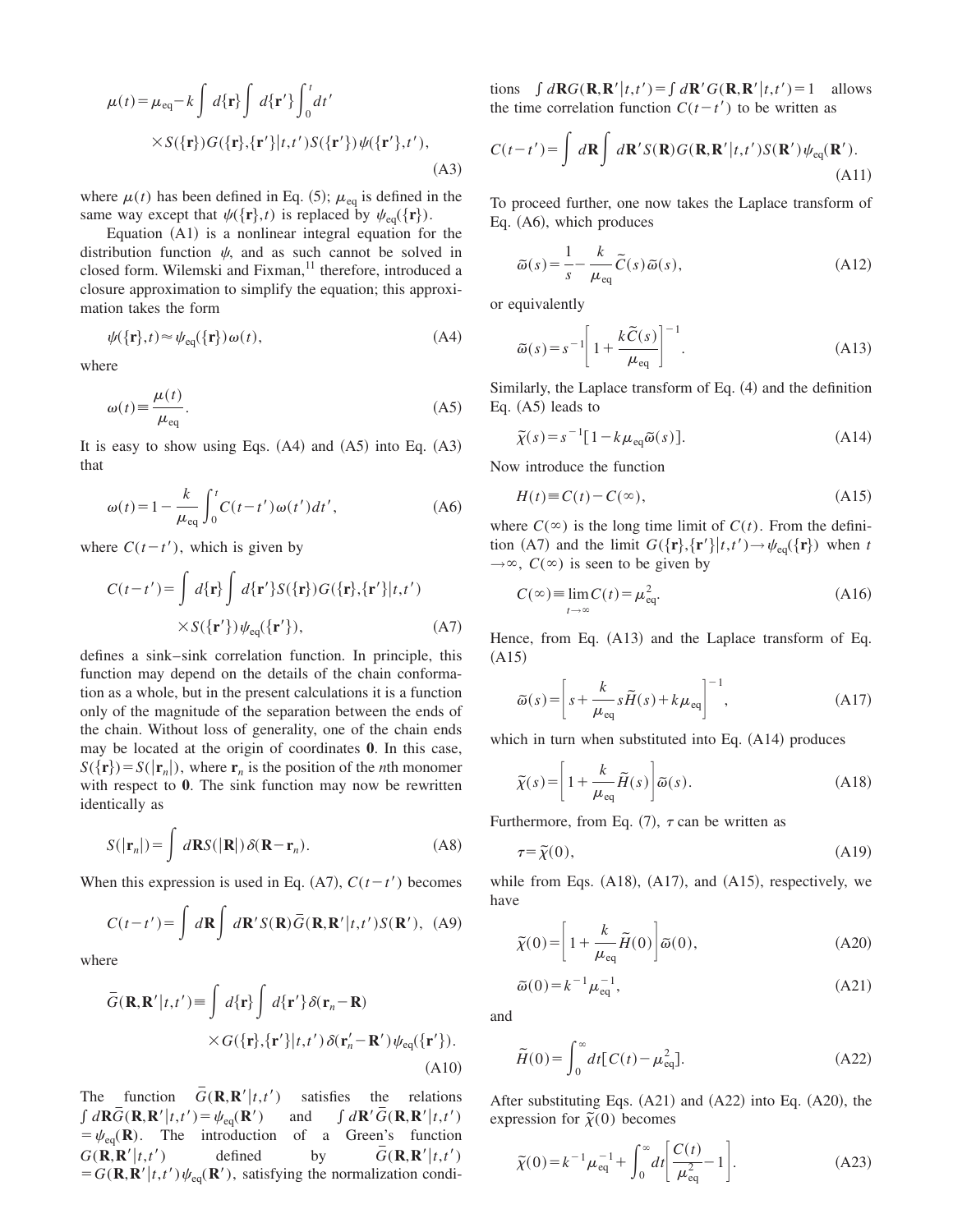Since chain cyclization is assumed to take place essentially instantaneously, the rate constant  $k$  is effectively infinite, so that in this limit, using Eq.  $(A23)$  in the definition of the closure time, one finally obtains

$$
\tau = \widetilde{\chi}(0) = \int_0^\infty dt \bigg[ \frac{C(t)}{C(0)} - 1 \bigg].
$$
\n(A24)

#### **APPENDIX B: THE HARMONIC SPRING MODEL**

The closure time for the harmonic spring  $(HS)$  model within the PZS reformulation of the Wilemski–Fixman approximation is derived as follows: recall that in this approximation the time correlation function  $C(t)$  is given by

$$
C(t) = \frac{16x_0^3}{9\pi} \left( 1 - \phi^2 + \frac{4x_0}{5} \right)^{-3/2}.
$$
 (B1)

Therefore,

$$
\frac{C(t)}{C(\infty)} - 1 = \sum_{k=1}^{\infty} \frac{(2k+1)!!}{k!} \left(\frac{\phi^2}{2X}\right)^k,
$$
 (B2)

where  $X = 1 + 4x_0/5$ . The harmonic spring model is defined by retaining only the first mode in Eq.  $(53)$  [which defines the function  $\phi(t)$ , i.e.,

$$
\phi_{\rm HS}(t) = \frac{8}{\pi^2} \exp(-3\pi^2 D_0 t / N^2) \equiv Be^{-Ct}.
$$
 (B3)

From the above equation, and from the definition of the closure time as the time integral from 0 to  $\infty$  of Eq. (B2), it follows that:

$$
\tau_{\text{HS}} = \frac{1}{2C} S(\alpha) = \frac{1}{2C} \sum_{k=1}^{\infty} \frac{(2k+1)!!}{kk!} \alpha^k, \quad \alpha = \frac{B^2}{2A}.
$$
\n(B4)

Using the identities

$$
(2k+1)!! = \frac{2^{k+1}}{\sqrt{\pi}} \Gamma(k+3/2) = \frac{2^{k+1}}{\sqrt{\pi}} (k+1/2) \Gamma(k+1/2)
$$
\n(B5)

and

$$
\Gamma(k+1/2) = \sqrt{\pi} 2^{-2k} \frac{(2k)!}{k!}
$$
 (B6)

the sum  $S(\alpha)$  can be written as  $(2/\sqrt{\pi})S_1(\alpha)$  $+(1/\sqrt{\pi})S_2(\alpha)$ , where

$$
S_1(\alpha) = \sqrt{\pi} \sum_{k=1}^{\infty} \frac{(2k)!}{(k!)^2} (\alpha/2)^k,
$$
  

$$
S_2(\alpha) = \sqrt{\pi} \sum_{k=1}^{\infty} \frac{(2k)!}{k(k!)^2} (\alpha/2)^k.
$$
 (B7)

The sum  $S_1$  is known; in closed form, it is given by

$$
S_1 = \sqrt{\pi} \left[ \frac{1}{\sqrt{1 - 2\alpha}} - 1 \right].
$$
 (B8)

Since  $S_1$  can be expressed in terms of a derivative with respect to  $\alpha$  of  $S_2$ , it follows that  $S_2$  can be calculated as:

$$
S_2(x) = \int_0^x dy \frac{1}{y} \sqrt{\pi} \left( \frac{1}{\sqrt{1 - y}} - 1 \right).
$$
 (B9)

The change of variables  $y = \sin^2 \theta$  and the use of the trigonometric identities  $\cos \theta = 1 - 2 \sin^2(\theta/2)$  and  $\sin \theta = 2 \sin(\theta/2)$  $2$ )cos( $\theta$ /2) allows this integral to be evaluated at once. The result is

$$
S_2(\alpha) = -4\sqrt{\pi} \ln(\cos(\frac{1}{2}\sin^{-1}(\sqrt{2\alpha}))).
$$
 (B10)

Therefore,

$$
\tau_{\rm HS} = \frac{1}{C} \left[ \frac{1}{\sqrt{1 - 2\alpha}} - 1 - 2 \ln \left( \cos \left( \frac{1}{2} \sin^{-1}(\sqrt{2\alpha}) \right) \right) \right].
$$
\n(B11)

## **APPENDIX C: DERIVATION OF THE CORRELATION FUNCTION OF THE MONOMER POSITION**

The quantity of interest is the average  $\langle \mathbf{r}(s_1,0) \cdot \mathbf{r}(s,0) \rangle$ [see Eq.  $(46)$ ]. It can be obtained from the expression for the mean-square distance between any two monomers on the chain, which can be written in terms of the correlation of tangent vectors as

$$
\langle [\mathbf{r}(s) - \mathbf{r}(s')]^2 \rangle = \int_{s'}^s ds_1 \int_{s'}^s ds_2 \langle \mathbf{u}(s_1) \cdot \mathbf{u}(s_2) \rangle. \tag{C1}
$$

The tangent vector correlation function in turn is given by

 $\langle$ **u** $(s_1) \cdot$ **u** $(s_2)$  $\rangle$ 

$$
= \frac{1}{Z} \int d\mathbf{u}_f \int d\mathbf{u}_2 \int d\mathbf{u}_1 \int d\mathbf{u}_i \mathbf{u}_2 \cdot \mathbf{u}_1 K(\mathbf{u}_f, \mathbf{u}_2; N/2, s_2)
$$
  
× $K(\mathbf{u}_2, \mathbf{u}_1; s_2, s_1) K(\mathbf{u}_1, \mathbf{u}_i; s_1, -N/2),$  (C2)

where the propagator  $K$ , in general, is given by

$$
K(\mathbf{u}_f, \mathbf{u}_i; N/2, -N/2) = \int_{\mathbf{u}(-N/2) = \mathbf{u}_i}^{\mathbf{u}(N/2) = \mathbf{u}_f} D[\mathbf{u}(s)] \exp[-S[\mathbf{u}]],
$$
\n(C3)

with

$$
S[\mathbf{u}] = \nu \int_{-N/2}^{N/2} ds |\mathbf{u}(s)|^2 + \eta \int_{-N/2}^{N/2} ds \left| \frac{\partial \mathbf{u}(s)}{\partial s} \right|^2
$$
  
+  $\nu_0 (|\mathbf{u}_{N/2}|^2 + |\mathbf{u}_{-N/2}|^2).$  (C4)

*Z* is the configurational partition function of the semiflexible chain, and is identical to the numerator of Eq.  $(C2)$  except for the absence of the factor  $\mathbf{u}_1 \cdot \mathbf{u}_2$ .

The propagator  $K(\mathbf{u}_f, \mathbf{u}_i; N/2, -N/2)$  can be evaluated by minimizing the action  $S[\mathbf{u}]$ , i.e., by finding the trajectory  $\overline{\mathbf{u}}(s)$  such that  $\delta S[\mathbf{u}]/\delta \mathbf{u} = 0$ . The required trajectory satisfies the equation

$$
\frac{\partial^2 \overline{\mathbf{u}}(s)}{\partial s^2} - \frac{\nu}{\eta} \overline{\mathbf{u}}(s) = 0,
$$
 (C5)

which is readily solved. The solution, when substituted in Eq.  $(C4)$ , gives the following expression for the minimized action: